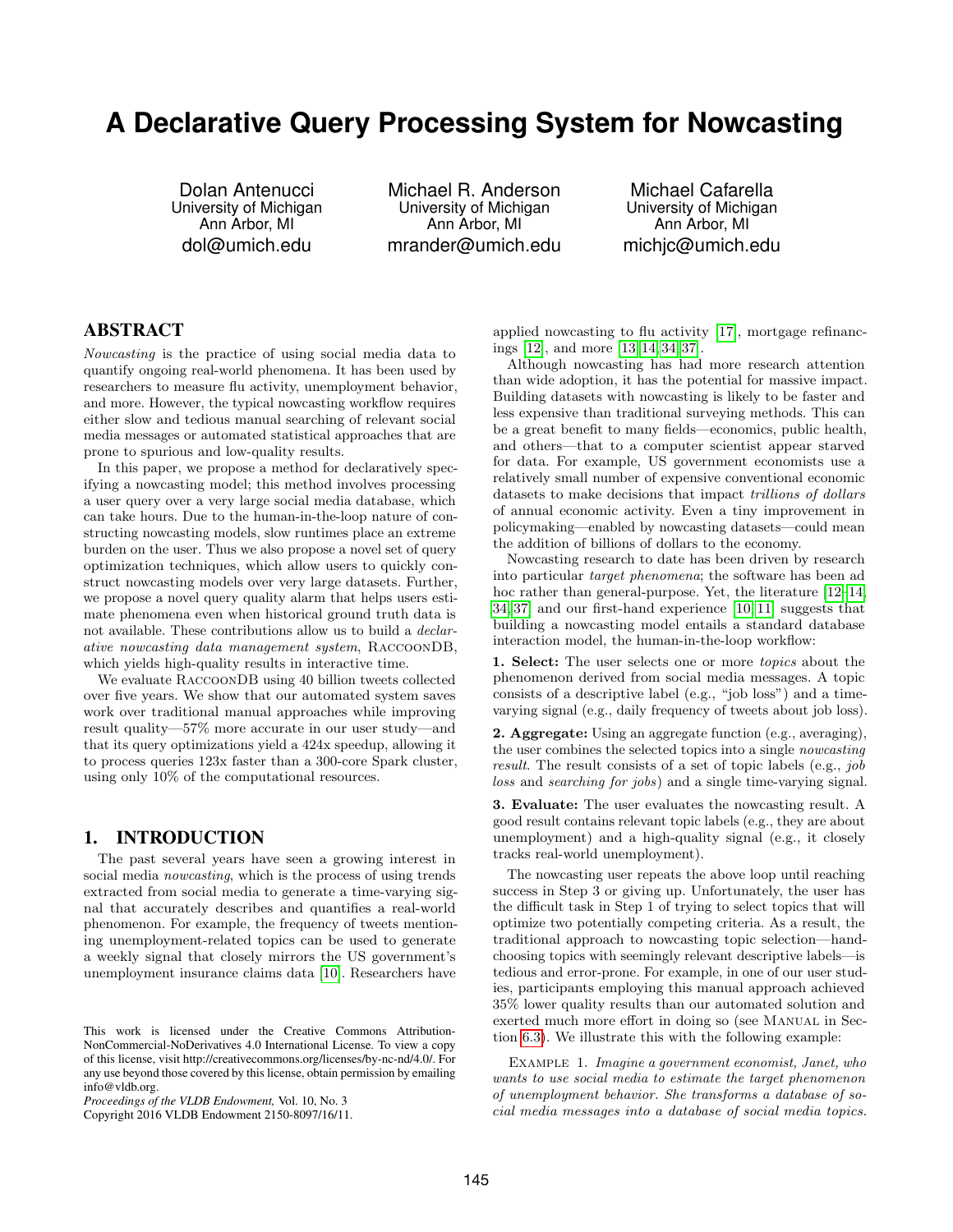She then selects all topics that contain the word "fired." She uses historical ground truth data to train a statistical model that aggregates the topics' signals into a nowcasting result. When **evaluating**, Janet finds the output signal poorly tracks unemployment. She also notes that many "fired" topics actually reflect news about war-torn countries in which missiles were "fired." She chooses different topics about "benefits," but the new result also tracks unemployment poorly; she sees that the messages describe "unemployment benefits" as well as the film, "Friends With Benefits." This loop continues dozens of times until she obtains a satisfactory result.

A nowcasting software system might follow the naïve strategy of ranking all possible topic candidates by both signal and label relevance to Janet's target phenomenon. Such a system would still be burdensome to use. Consider:

EXAMPLE 2. Janet visits the hypothetical nowcasting system, enters a query for "unemployment" and provides historical data for the US monthly unemployment rate. The system scores and ranks all topics by correlation with the ground truth signal and their labels' semantic relevance to "unemployment." The system then selects the top-scoring topics and aggregates them together into a nowcasting result. Janet has successfully avoided much of the manual trial-and-error process in Example 1, but due to the massive number of candidates, the new system takes a considerable amount of  $time—anywhere from fifteen minutes to several hours<sup>1</sup>—to$  $time—anywhere from fifteen minutes to several hours<sup>1</sup>—to$  $time—anywhere from fifteen minutes to several hours<sup>1</sup>—to$ compute results. After evaluating the result, she finds that many of the topics' social media messages do not reflect onthe-ground observations, but rather discuss the government's monthly data announcement. She modifies her query to use a weekly unemployment dataset instead of the monthly one and waits again for an extended time to find she has been only partially successful in avoiding the monthly unemployment announcement. She changes her text query from "unemployment" to "job loss, hired, benefits," waits yet again for an extended period, and finally obtains a good result.

System Requirements — While using the feature selection system in Example 2 has allowed Janet to avoid many of the tedious iterations of Example 1's ad hoc nowcaster, some amount of iterating is unavoidable. Even with high-quality automatic feature selection, Janet will inevitably want to tweak the nowcaster to use different historical data or avoid certain social media topics, but these tweaks are now incredibly painful, as she waits for standard feature selection techniques to complete. In contrast, an ideal nowcasting system would combine high-quality feature selection with interactive-speed runtimes, so Janet can quickly make a small number of effective revisions. (Our target usage model is that of web search, where users can iteratively improve queries very rapidly, so even fifteen minutes can seem like an eternity when having to repeatedly refine ineffective queries.)

In this paper, we propose a framework for a declarative nowcasting data management system. The user expresses a desired target phenomenon, and in interactive time, the system automatically selects social media topics to satisfy the competing statistical and semantic relevance criteria. The user can now enjoy the benefits of automatic feature selection (fewer iterations) with the advantages of fast execution (quick iterations when strictly necessary). We are unaware of any existing data systems that can do this. Our initial prototype of this framework is called RaccoonDB.

Technical Challenge — Our automated method for predicting phenomena can be viewed as a form of multi-criteria feature selection from the set of all distinct social media topics—a truly massive set (e.g., we have 150 million topics in our experiments). Previous work in feature selection [\[40\]](#page-11-8) has integrated selection with model construction, but existing approaches require several seconds to process a few hundred features—too slow for our intended application. Another area of related work is multi-criteria ranking [\[16,](#page-11-9) [21\]](#page-11-10), but existing systems assume candidate scores are already provided or inexpensive to compute; in contrast, obtaining our scores is costly. Processing nowcasting queries requires a different approach that can choose the best topics from hundreds of millions of candidates in interactive time.

**Our Approach** — We expand upon the work of feature selection and multi-criteria ranking to handle the scale and speed required by nowcasting. We apply *candidate prun*ing methods that exploit both signal and semantic information, along with several low-level optimizations, to achieve interactive-speed query processing. We also employ query expansion principles to find relevant results that user queries do not explicitly declare. Additionally, user query log statistics help identify when a query cannot be answered effectively.

Contributions — Our contributions are as follows:

- We define a novel query model for declaratively specifying a nowcasting model, which allows users to estimate real-world phenomena with little effort (Section [2\)](#page-2-0).
- We propose a novel framework for generating nowcasting results that uses both semantic and signal information from social media topics to generate high-quality nowcasting results (Section [3\)](#page-3-0).
- We describe a novel set of query optimizations that enable query processing in interactive time (Section [4\)](#page-4-0).
- We propose a novel method for detecting low-quality nowcasting queries—even for targets lacking historical ground truth data—alerting users when results may be unreliable (Section [5\)](#page-5-0).
- We built a prototype system, RaccoonDB, and evaluated it using 40 billion tweets collected over five years. We show that it is 57% more accurate than manual approaches in our user study and that its optimizations yield a 424x speedup. Compared to a 300-core Spark cluster, it processes queries on average 123x faster using only 10% of the computational resources (Section [6\)](#page-6-1).

We note that this paper builds upon our past nowcasting work. Our early work in economics [\[10\]](#page-11-0) was successful at nowcasting US unemployment behavior, but building that nowcasting model entailed the tedious process of manual searching. In later computer science work [\[11\]](#page-11-7), we showed the potential of using topic label semantics to select relevant topics for nowcasting; however, that system had two crucial flaws: it did not use any signal information to find relevant topics—excluding an important dimension for determining topic relevancy—and it took hours to process a single query. In contrast, this paper's contributions enable finding more relevant topics and generating higher-quality results, all within interactive runtimes. In a short demonstration paper [\[9\]](#page-11-11), we described the user interaction of RaccoonDB, which includes a web-based interface for users to easily create nowcasting queries and explore results in interactive time.

<span id="page-1-0"></span> ${}^{1}$ As seen with our baseline systems in Section [6.2.](#page-6-0)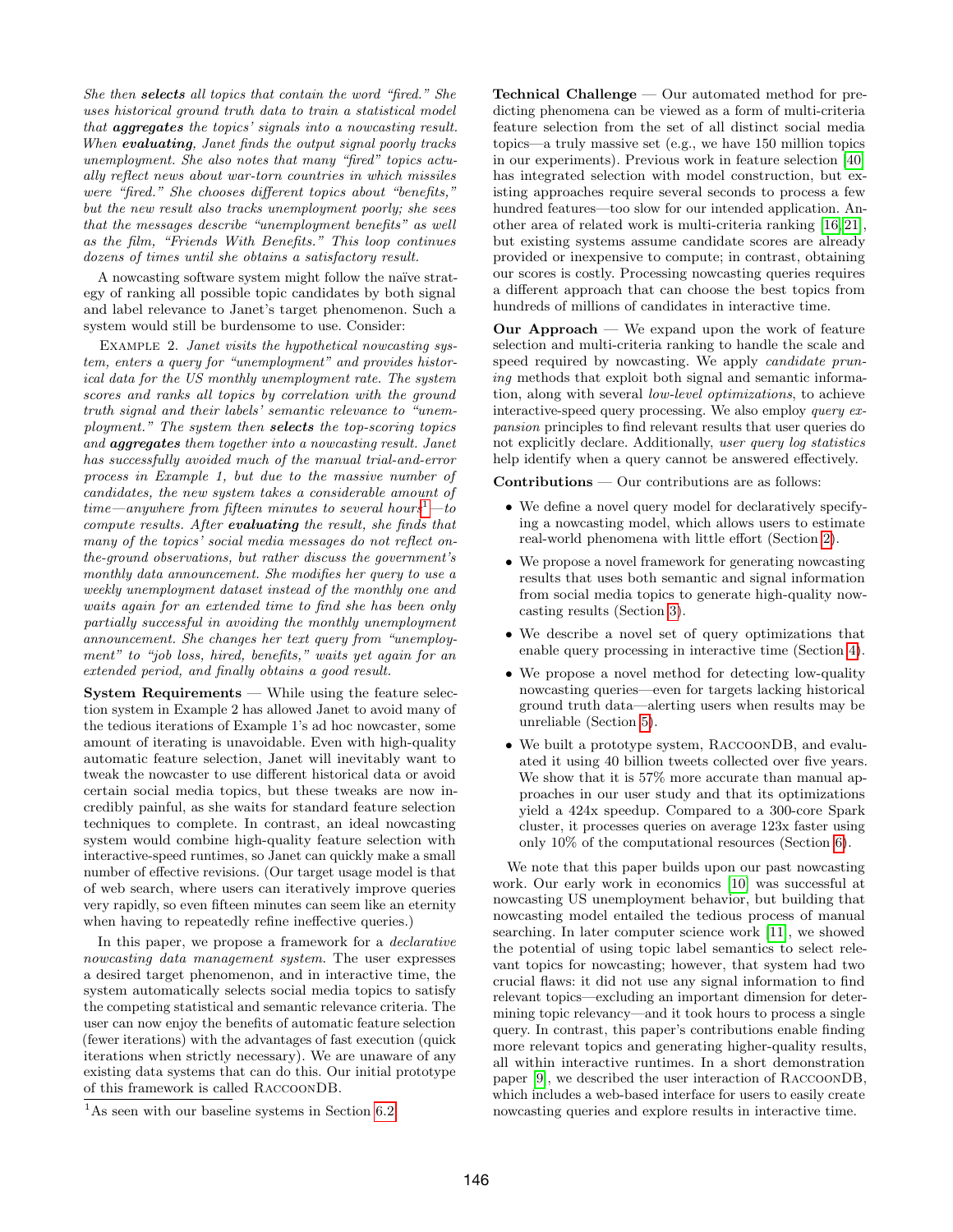# <span id="page-2-0"></span>2. PROBLEM STATEMENT

We will now formally define the nowcasting data management problem. Table [1](#page-2-1) summarizes our notation.

Now casting  $-$  The goal of a now casting system is to use social media data to produce a time-varying signal that describes a real-life, time-varying phenomenon. As the name implies, nowcasting systems estimate a current quantity based on current social media data. They do not attempt to predict future events or one-off events such as riots. Nowcasting is possible and reasonable in cases where a target phenomenon such as unemployment, or going to the movies—also yields discussion in social media. For phenomena with little or no discussion, nowcasting will not be applicable.

Social Media Data  $- A$  nowcasting system operates on a social media database comprised of social media messages.

DEFINITION 1 (SOCIAL MEDIA DATABASE). A social media database is a set M, where each  $m \in \mathcal{M}$  is a tuple  $m = (msg, tstamp)$  containing user-created textual content (msg) and a timestamp of the content creation date (tstamp).

From  $M$ , a set of topics can be extracted into a *topic* database to represent different trends on social media.

DEFINITION 2 (TOPIC DATABASE). A topic database is a set  $\mathcal T$  where each topic  $t \in \mathcal T$  is a tuple  $t = (l, s)$  such that:

- 1. Topic t is associated with a set of messages  $M_t \subset \mathcal{M}$ .
- 2. Label l is a textual description of the messages in  $M_t$ .
- 3. Time-varying signal  $s = \{s_1, \ldots, s_c\}$  is defined by operator  $S: M_t \to s$ , where  $s_i = (time_i, y_i)$ . Value  $y_i$  is the number of messages in  $M_t$  occurring in time period  $time_i$ , which is in a chosen domain (weekly, etc.).

As an example, a topic with label "Christmas" may have a set of messages discussing the holiday and a signal s that spikes in December of each year. To extract topics from  $M$ , several nowcasting projects have used simple string containment in the messages  $[10-12,14,17]$  $[10-12,14,17]$  $[10-12,14,17]$  $[10-12,14,17]$  (e.g., a single topic might be all the messages that contain, "I lost my job"). This approach has the advantage of supplying an easy-to-understand label for each topic. Others have used sentiment analysis [\[13\]](#page-11-3) (e.g., a single topic might be all the messages that connote happiness). Similarly, methods like topic modeling [\[20\]](#page-11-12) have shown success in topic extraction.

User Queries — In order to find relevant topics for a target phenomenon, users describe their target with a user query.

DEFINITION 3 (USER QUERY). A user query is a tuple  $\mathcal{Q} = (q, r)$  such that:

- 1. Query string q describes the target phenomenon.
- 2. Time-varying signal  $r = \{r_1, \ldots, r_c\}$  describes the target's historic trend, where  $r_i = (time_i, y_i)$ . Value time<sub>i</sub> is in the same domain as  $T$ , and  $y_i$  is a real number.

Query string  $q$  is distinct from the topics above; a single  $q =$  "unemployment" could describe topics related to losing a job, needing a job, and so on. Users have two options for declaring query signal r. In the standard query model, r would be historical data of the target phenomenon, such as government survey or administrative data. For some phenomena, this ground truth data is not available; however, a popular practice in machine learning is to use synthetic or incomplete data instead of a traditional dataset; these distantly supervised learners are often able to achieve high

<span id="page-2-1"></span>

| Notation            | Description                                         |  |  |  |  |
|---------------------|-----------------------------------------------------|--|--|--|--|
| $\mathcal M$        | Social media database                               |  |  |  |  |
| $\tau$              | Topic database                                      |  |  |  |  |
| $\mathcal{Q}=(q,r)$ | User query with query string q and signal $r$       |  |  |  |  |
| $O=(A,o)$           | Nowcasting result with label set $A$ and signal $o$ |  |  |  |  |
| $\mathcal R$        | Topics in $\mathcal T$ used to create output O      |  |  |  |  |
| $_{k}$              | Target size of $\mathcal R$                         |  |  |  |  |
| B                   | User preference for signal vs. semantic weighting   |  |  |  |  |
|                     | Toble 1. Frequently used notations                  |  |  |  |  |

Table 1: Frequently used notations.

quality results even when no good traditional data is available [\[28\]](#page-11-13). This motivated our distant supervision query model, where  $r$  would be a partial signal that describes the user's domain knowledge. For example, our economist knows that unemployment always spikes when Christmas seasonal jobs end, so she creates a signal  $r$  that shows spikes at the end of each year. Under this model, RaccoonDB processes queries as it does in the standard model, but it also provides a query quality alarm to help users identify low-quality queries (further discussed in Section [5\)](#page-5-0).

Nowcasting Results — For a given user query  $Q$ , RAC-COONDB creates  $\mathcal{R}$ , a set of k topics selected from  $\mathcal{T}$ , which are then used to generate a nowcasting result that estimates the target phenomenon using social media.

DEFINITION 4 (NOWCASTING RESULT). A nowcasting result is a tuple  $\mathcal{O} = (A, o)$  such that:

- 1. Topic label set A is the set of topic labels in R.
- 2. Output signal  $o = \{o_1, \ldots, o_c\}$  is a time-varying signal defined by a given aggregate function  $f : \mathcal{R} \to \infty$ , where  $o_i = (time_i, y_i)$ . Value  $y_i$  is an estimate of the target in period time<sub>i</sub>, which is in the same time domain as  $\mathcal{T}$ .

Several choices for the aggregation function  $f$  are found in past nowcasting projects, such as simply combining the signals  $[12,17]$  $[12,17]$  or choosing the most important factor(s) from a principal components calculation  $[10, 11]$  $[10, 11]$ . The size of k will vary for different aggregation functions, but it is generally on the order of tens or hundreds.

Evaluating Success — The quality of nowcasting result  $O$  is measured using two criteria. First, *semantic relevance* measures the relatedness of output topic label set A to query string  $q$ . It is unacceptable to build a nowcasting result using a topic that is semantically unrelated to the researcher's goal, even if such a topic has been highly correlated with the target phenomenon in the past. For example, in certain time periods, the topic pumpkin muffins will likely yield a time series that is correlated with *flu activity*, because both spike as the weather cools. However, it is highly unlikely the two are causally linked: pumpkin muffin activity may fluctuate because of harvest success or changes in consumer tastes, whereas flu activity may fluctuate because of vaccine efficacy or prevalence of certain viruses.[2](#page-2-2) We will evaluate output label set A using human annotators.

The second criterion is signal correlation, which measures the similarity between output signal  $o$  and query signal  $r$ . For both our query models, r represents (either directly or indirectly) the target phenomenon's behavior over time, and o should track this closely. We use Pearson correlation to measure this, a popular measure of signal similarity.

<span id="page-2-2"></span> $^{\rm 2}$  Some seemingly unrelated topics may actually be quite indicative (e.g., maybe pumpkin muffins suppress the immune system), but this sort of *hypothesis generation* is different from our paper's focus, which is on model generation.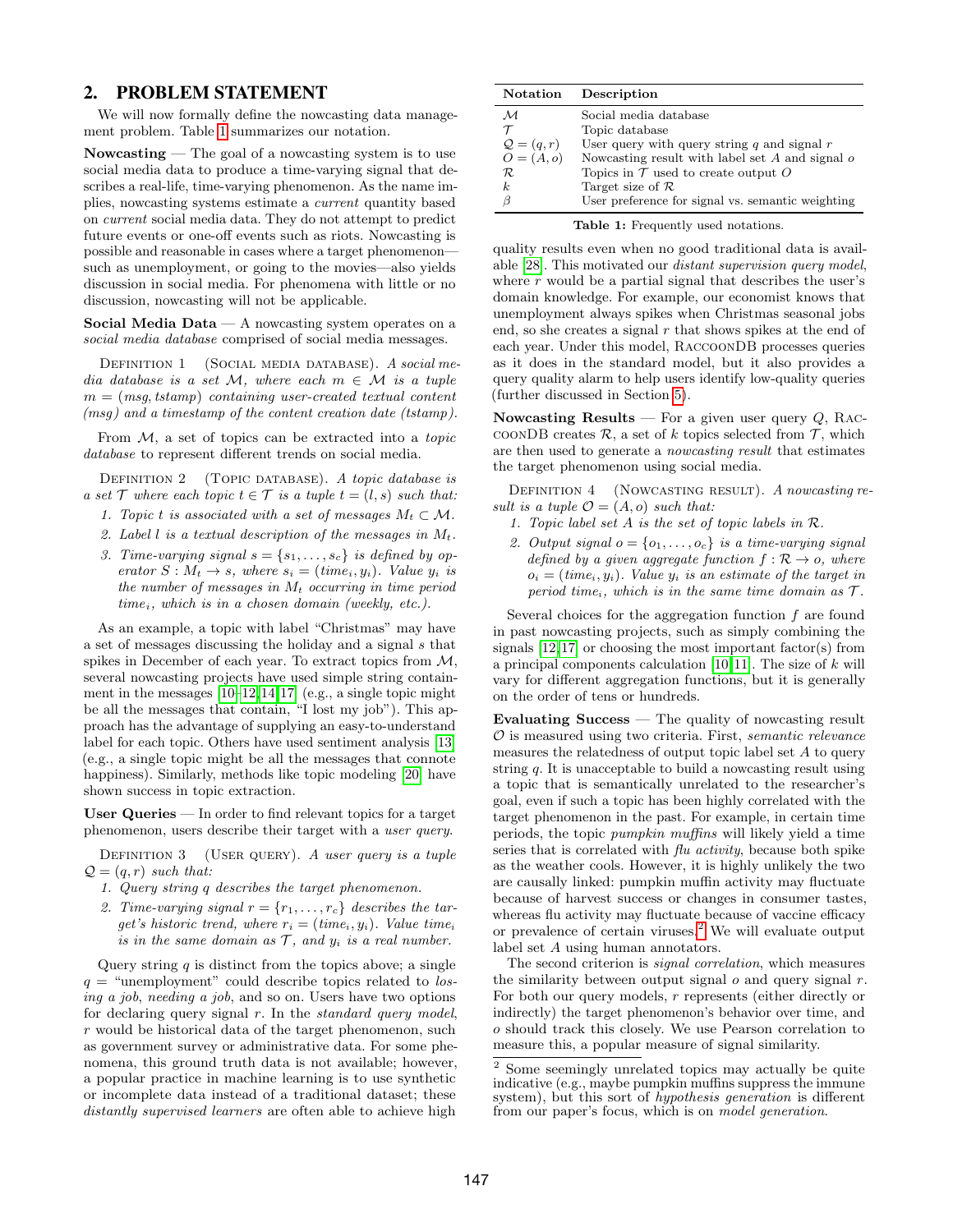<span id="page-3-1"></span>

Figure 1: A comparison of the traditional approach to nowcasting and the RaccoonDB architecture.

In nowcasting practice, the relative weight of these two criteria—call them semScore and sigScore—is quite unclear, owing to the informal evaluation process for output label set A. RaccoonDB will allow the user to control the relative importance of these criteria with a parameter  $\beta$  ( $\beta > 1.0$  favors semantic scoring, while  $\beta$  < 1.0 favors signal scoring), which we use to compute harmonic mean scores using a formula we borrow from an evaluation metric used in information retrieval, generalized F-score [\[33\]](#page-11-14). It is defined as:

<span id="page-3-4"></span>
$$
F_{\beta} = (1 + \beta^2) \cdot \frac{sigScore \cdot semScore}{(\beta^2 \cdot sigScore) + semScore} \tag{1}
$$

We can now formally state the nowcasting data management problem we are solving with RaccoonDB:

PROBLEM 1. Given user query  $Q$  and weighting preference β, find a nowcasting result O that maximizes  $F_{\beta}$  over all choices of  $\mathcal{R} \subset \mathcal{T}$ .

Further, because of the human-in-the-loop nature of building nowcasting models (Section [1\)](#page-0-0), we want to find a result quickly enough to allow the user to interactively refine her query over many iterations (i.e., within several seconds).

## <span id="page-3-0"></span>3. SYSTEM ARCHITECTURE

In the traditional approach to nowcasting (Figure [1a\)](#page-3-1), users spend many slow iterations manually searching for topics and evaluating their effectiveness (or manually filtering out spurious topics from statistical ranking approaches). In contrast, RaccoonDB introduces several novel components that allow for fewer, yet faster iterations and more expressive querying, as shown in Figure [1b.](#page-3-1)

First, RACCOONDB uses the two-part query  $Q$  to find topics in  $\mathcal T$  that match well in both the semantic and signal domains (Scoring and Ranking). Additionally, Pruning Optimizations are used to avoid scoring and ranking irrelevant topics (further described in Section [4\)](#page-4-0). RaccoonDB performs the same aggregation as the traditional workflow, and then, before showing the results to the user for evaluation, RaccoonDB uses a Quality Alarm to warn users of potentially low-quality queries (further discussed in Section [5\)](#page-5-0).

#### <span id="page-3-5"></span>3.1 Scoring and Ranking

The set of social-media-derived topics  $\mathcal T$  contains a large number of topics (roughly 150 million in our experiments), which in principle need to be scored for signal and semantic relevance, then sorted, for each novel nowcasting query. Performing this step is the primary bottleneck in obtaining

### <span id="page-3-2"></span>Algorithm 1 Naïve Query Processing

#### **Input:**  $\mathcal{T}, \mathcal{Q}, k, \beta$

- 1:  $semScores = computeSemScores(\mathcal{T}, \mathcal{Q})$ <br>2:  $sisScores = computeSisScores(\mathcal{T}, \mathcal{Q})$
- $sigScores = computeSigScores(\mathcal{T}, \mathcal{Q})$
- 3:  $\mathcal{R} = \text{getTopFScores}(semScores, sigScores, \beta, k)$
- 4:  $factors = PCA(R)$
- 5:  $(A, o)$  = factorCombiner(factors,  $Q$ )
- 6:  $isLowQuality = queryQualityAlarm(A, o)$
- 7: return  $(A, o, isLowQuality)$

#### <span id="page-3-3"></span>Algorithm 2 Thesaurus Semantic Scoring

#### Input:  $q, l$

- 1:  $toks1 = \text{tokenizeAndStem}(q)$
- 2:  $toks2 = \text{tokenizeAndStem}(l)$
- 3: bests1 =  $\vert \vert$ , bests2 =  $\vert \vert$
- 4: for all t1 in toks1 do
- 5:  $scores1 = []$
- 
- 6: for all  $t2$  in toks2 do 7: *scores1*.append(jack) 7:  $\qquad \qquad scores1.append(jaccardDistance(t1, t2))$ <br>8: **end for**
- 8: end for<br>9:  $bests1$ .a
	- $bests1.append(min(scores1))$
- 10: end for
- 11: for all t2 in toks2 do
- 12:  $\text{scores2} = []$ <br>13: **for all** t1 in
- for all t1 in toks1 do
- 14:  $\text{scores2.append}(\text{jaccardDistance}(t1, t2))$ <br>15: **end for**
- 15: end for<br>16:  $bests2$  as
- $bests2.append(min(scores2))$
- 17: end for
- 18: return 1 (average(bests1) + average(bests2))/2

interactive query times in the naïve implementation of RACcoonDB (Algorithm [1\)](#page-3-2), where similarity scores are generated in two parts for all  $t \in \mathcal{T}$  and the user's query  $\mathcal{Q}$ .

**Semantic Scoring — On line 1 of Algorithm [1,](#page-3-2) RAC**coonDB calculates a semantic similarity score between each topic's label and the user query string  $q$ . Several existing methods can be used for this, including pointwise mutual information [\[15\]](#page-11-15) and thesaurus- or lexical-based metrics [\[26,](#page-11-16)[35\]](#page-11-17). We chose a variation of thesaurus-based similarity for its simplicity and performance, as well as its shared spirit with query expansion principles, allowing topics that share no immediate tokens with a user query to still be relevant. Algorithm [2](#page-3-3) describes how this is computed. On lines 1–2, the topic label  $l$  and the query string  $q$  are tokenized and stemmed with Porter stemming. Then on lines 4–18, for each pair of topic and query tokens, we compute the Jaccard distance between the tokens' thesaurus sets; all such distances are then combined using a method from Tsatsaronis, et al. [\[35\]](#page-11-17), where an average is produced across them.

**Signal Scoring** — On line 2 of Algorithm [1,](#page-3-2) a signal similarity score is calculated between each topic's signal and the user's query signal  $r$ . Several existing methods can be used for this, including correlation-based metrics (Pearson, Spearman, etc.) and mean squared error. We use Pearson correlation due to its simplicity and popularity, as well as its statistical properties that we can exploit in our query processing optimizations (Section [4.1.1\)](#page-4-1). If the user provides an incomplete query signal  $r$  (i.e., our distant supervision query model), we only compute Pearson correlation for the timespans explicitly provided.

Harmonic Mean Scoring and Ranking — On line 3 of Algorithm [1,](#page-3-2) RaccoonDB calculates a harmonic mean score  $(F_\beta)$  for each topic in T using Equation [1](#page-3-4) and the user-provided weighting preference  $\beta$ . Finally, the topics are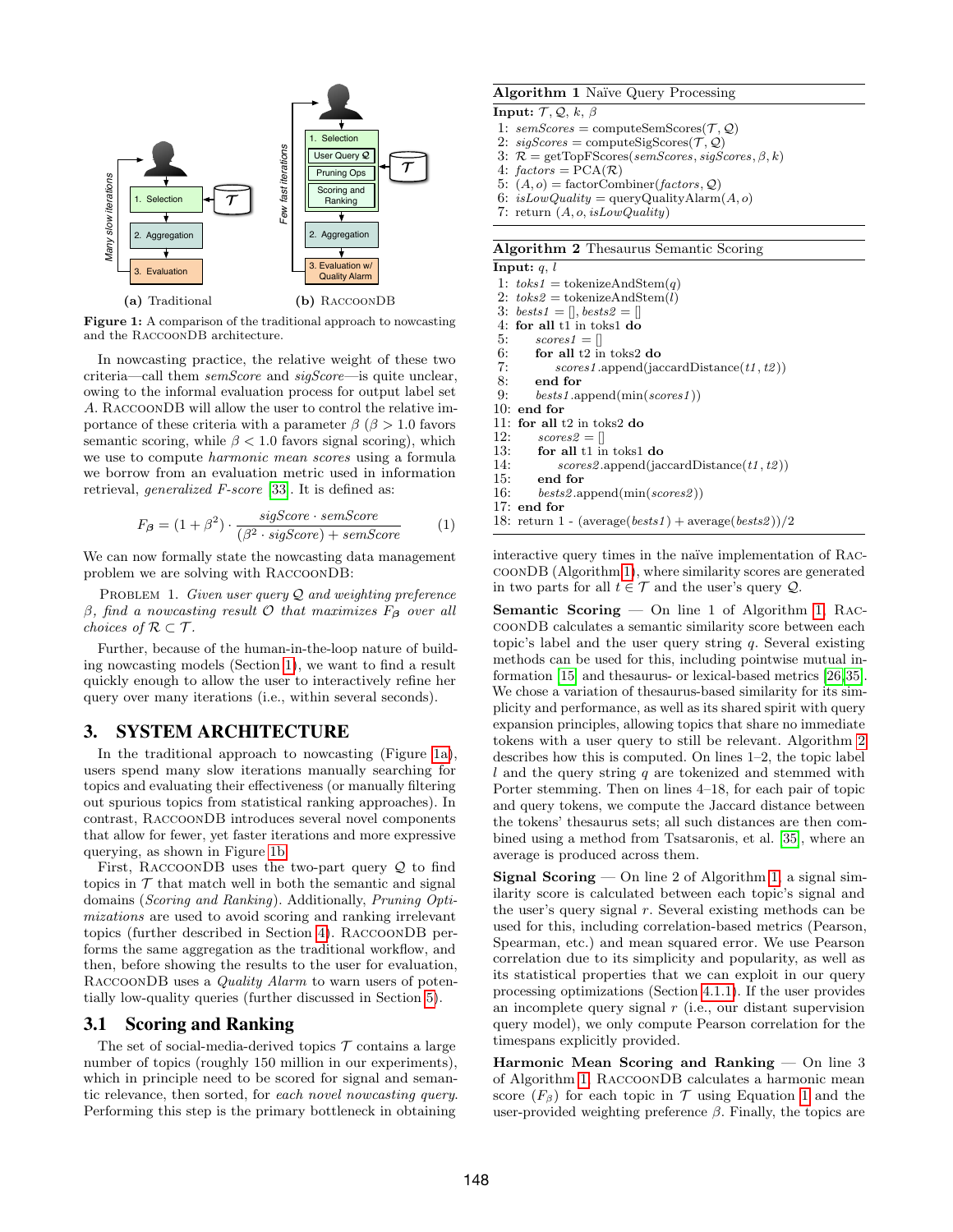sorted by their harmonic mean scores, and the top- $k$  topics are selected as R.

**Time Complexity** — For the naïve implementation of RAC- $\mathbf{coonDB}$  (Algorithm [1\)](#page-3-2), if topic signals have c observations and topic labels have on average  $u$  tokens, then for the  $n$ topics in  $\mathcal{T}$ , RACCOONDB scoring has  $O((c+u)n)$  worst-case time. Since  $c$  and  $u$  are relatively small and slow-growing, this complexity can be simplified to  $O(n)$ . Ranking the topics requires  $O(n \log(n))$  sorting, so the non-optimized system's complexity becomes  $O(n+n \log(n))$ , which can be simplified to  $O(n \log(n))$  worst-case time. In Section [4.4,](#page-5-1) we discuss the time complexity of our optimized system, which drastically reduces the number of items scored and ranked.

## 3.2 Aggregation

A core part of nowcasting projects is aggregating the topics in  $R$  into the output signal  $o$ . Past systems have used a variety of techniques, including summing signals together [\[12,](#page-11-2) [17\]](#page-11-1), dimensionality reduction [\[10,](#page-11-0) [11\]](#page-11-7), or simply setting  $k = 1$ (thus, no aggregation). This module is not a core contribution of RaccoonDB but is a pluggable component chosen by the domain experts using the system. By default, we use a form of principal component analysis (PCA) aggregation with  $k = 100$ , based on our past economic work [\[10\]](#page-11-0).

We first perform dimensionality reduction on the topic signals in  $\mathcal R$  using PCA (line 4 of Algorithm [1\)](#page-3-2). We use this output to generate  $k$  factors that represent weighted combinations of the signals in  $R$ . We then choose a subset of them using a heuristic based on a scree plot approach to choosing principal components. In traditional scree plot usage, a researcher plots each component's captured variance and eigenvalue and then looks for for an "elbow" in this plot, defining a break between steep and not steep portions of the plot. We mimic this process by looking for the first set of neighboring points where the delta between them drops below a fixed threshold that we tuned across a workload of queries. Finally, we use this subset as input to a linear regression task, in which the user's signal  $r$  is the training data. To prevent overfitting, the system always chooses a subset size so that it is smaller than the number of points in  $r$ . The output of this regression is the query output  $o$ . This aggregation has a negligible effect on the time complexity of RACCOONDB since the input of our aggregation has only  $k$ items and  $k \ll |\mathcal{T}|$ , the input size of our scoring and ranking procedures, which dominates the overall time complexity.

# <span id="page-4-0"></span>4. QUERY OPTIMIZATIONS

In order to process queries in interactive time, RaccoonDB automatically balances several optimizations according to the characteristics of the user query  $\mathcal{Q} = (q, r)$  and weighting preference  $\beta$ . RACCOONDB uses two types of candidate pruning to avoid fully scoring all items in  $\mathcal{T}$ , the first using signal information and the second using semantics. The parameters of these pruning methods are adjusted for each individual query. Further, shared computation methods like SIMD instructions and parallelization, which are applicable to all user queries, allow RaccoonDB to further speed up candidate scoring. We discuss each of these below.

### <span id="page-4-4"></span>4.1 Candidate Pruning

We will now discuss how RaccoonDB performs confidence interval signal pruning and semantic pruning.

#### <span id="page-4-2"></span>Algorithm 3 Confidence Interval Signal Pruning

**Input:**  $\mathcal{T}, \mathcal{Q}, \beta$ , semScores, k,  $\delta$ 1:  $aggLB = []$ ,  $aggUB = []$ ,  $resolution = 0$ ,  $origSize = |\mathcal{T}|$  $2:$  repeat<br> $3:$   $reso$ 3:  $resolution = getNextResolution(resolution, k, |\mathcal{T}|)$ <br>4:  $r_{100000} = sample(Q.r. resolution)$ 4:  $r_{\text{lowres}} = \text{sample}(\mathcal{Q}.r, resolution)$ <br>5: **for all**  $i, (l, s) \in \mathcal{T}$  **do** 5: for all  $i, (l, s) \in \mathcal{T}$  do<br>6:  $s_{\text{lowres}} = \text{sample}(\mathcal{Q})$ 6:  $s_{\text{lowres}} = \text{sample}(\mathcal{Q}.r, resolution)$ <br>7:  $scoreLB, scoreUB = \text{signalSimCI}$ 7:  $scoreLB, scoreUB = signalSimCI(r_{lowres}, s_{lowres})$ <br>8:  $agdB[i] = getTopFScore(scoreLB, semScores[i])$ 8:  $aggLB[i] = getTopFScore(scoreLB, semScore[i], \beta, k)$ <br>9:  $aaaUB[i] = getTopFScore(scoreUB, semScores[i], \beta, k)$ 9:  $aggUB[i] = getTopFScore(scoreUB, semScores[i], \beta, k)$ <br>10: **end for** 10: **end for**  $11:$  *thresLB*  $thresLB = getLowerBoundThres(aggLB, k)$  $\frac{12}{13}$  $\mathcal{T}' = []$ for all i,  $sim \in agqUB$  do 14: if  $sim \geq threshold$  then  $\frac{15}{16}$ '.append $(\mathcal{T}[i])$ end if 17: end for<br>18:  $\mathcal{T} = \mathcal{T}'$ 18:  $\mathcal{T} = \mathcal{T}'$ 19: until  $|{\cal T}'|$  / origSize <  $\delta$ 20: return  $\mathcal{T}'$ 

#### <span id="page-4-1"></span>*4.1.1 Confidence Interval Signal Pruning*

To address the cost of calculating hundreds of millions of signal similarity scores for a given query, we use a form of  $top-k$  confidence interval pruning to eliminate candidates without calculating their exact score, an approach used when answering top- $k$  queries over probabilistic data [\[32\]](#page-11-18) and for recommending data visualizations over large datasets [\[36\]](#page-11-19).

The core idea is to first quickly compute an approximate score using a lower resolution version of the data. A set of approximate scores, even with large error bounds, is often sufficient to disqualify many low-scoring candidates from further consideration. For the few potentially high-scoring candidates that remain, the system uses additional data to reduce the error bounds until it obtains the top-k topics.

Algorithm [3](#page-4-2) details our pruning method. The input includes the topic database  $\mathcal{T}$ ; user query  $\mathcal Q$  and weighting preference  $\beta$ ; the semScores for each topic in  $\mathcal{T}$ ; the target size of  $\mathcal R$  (k); and the desired pruning ratio ( $\delta$ ). On lines 3–6, the system creates low-resolution versions of the query signal r and each topic in  $\mathcal T$  using a resolution value chosen by examining the size of set  $\mathcal{T}, k$ , and the previous *resolution* value (further discussed in Section [4.2\)](#page-5-2). Then, the system calculates approximate signal similarity scores with 95% confidence intervals for each  $(r_{\text{lowres}}, s_{\text{lowres}})$  pair. Using these intervals, the system finds lower and upper bounds on the harmonic mean scores (lines 7–9). The k-th highest lower bound in the harmonic mean scores becomes the pruning threshold (line 11); RaccoonDB prunes all topics with upper bounds below the threshold to produce  $\mathcal{T}'$  (lines 12–17). The pruning repeats until the pruning ratio is less than  $\delta$ .

#### <span id="page-4-3"></span>*4.1.2 Semantic Scoring Pruning*

We can also use a pruning approach to avoid work during semantic scoring. We note that the size of a typical thesaurus is relatively small, and it is easy to precompute Jaccard similarities for all token pairs with non-zero similarity.

We exploit this fact in our semantic pruning (Algorithm [4\)](#page-5-3). Like signal pruning, semantic pruning has  $\mathcal{T}$ ,  $\mathcal{Q}$ , and k as input. Additionally, it requires a threshold (thres) that controls the aggressiveness of the pruning. On lines 1–2, the algorithm uses a precomputed data structure to retrieve tokens that have a Jaccard similarity with any token in the query higher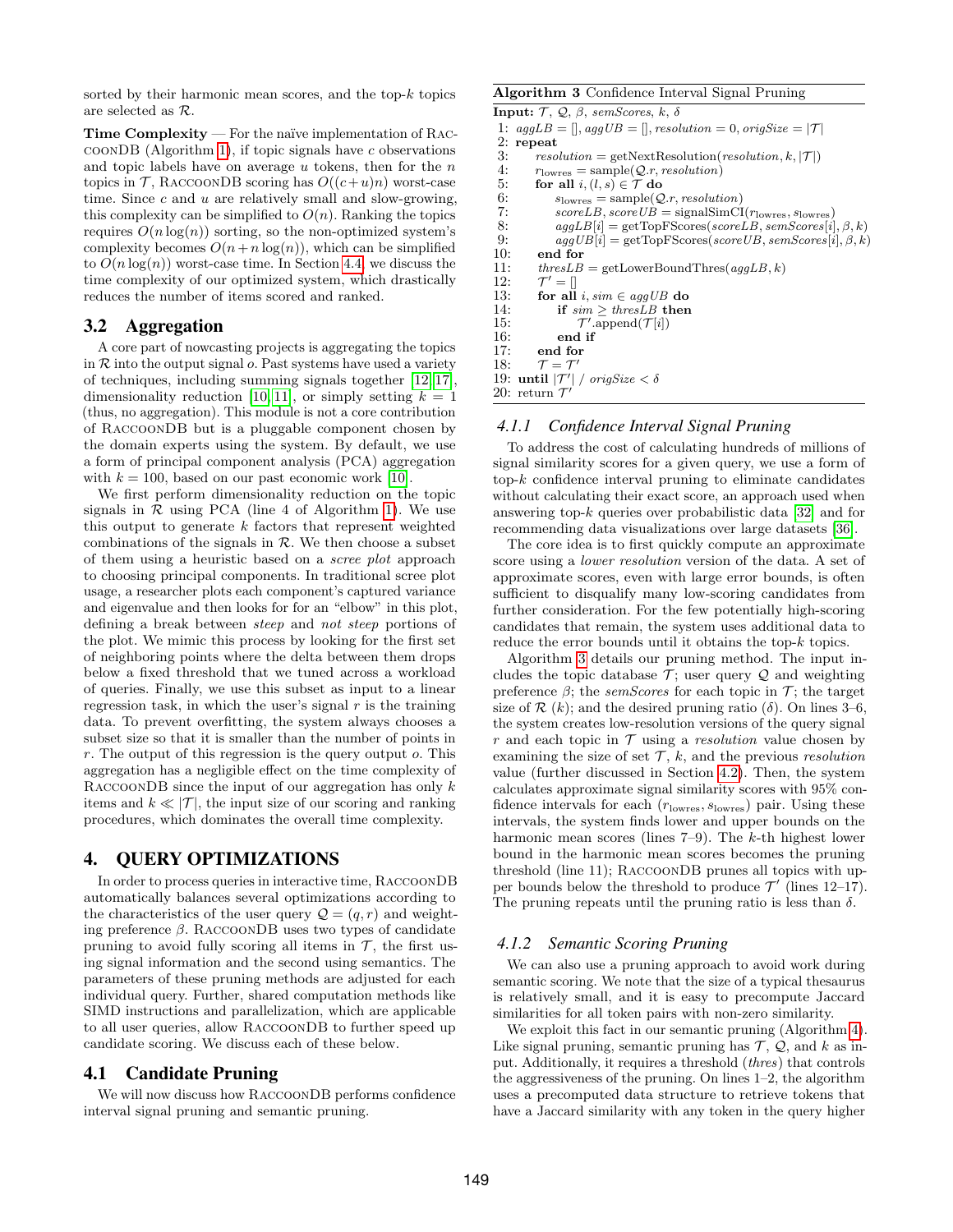#### <span id="page-5-3"></span>Algorithm 4 Semantic Pruning

**Input:**  $\mathcal{T}$ ,  $\mathcal{Q}$ , thres,  $k$ 1: tokens = getTokensAboveThres( $Q, q, thres$ )<br>2: candidates = getTopics( $\tau$  tokens)  $candidates = getTopics(\mathcal{T}, tokens)$  $3:$  $\mathcal{T}' = \mathbb{I}$ 4: for all  $(t, s) \in candidates$  do 5: if jaccardScore $(t, Q,q) \geq thres$  then  $6:$ '.append $((t, s))$ 7: end if 8: end for 9: return  $\tau$  $\mathcal{I}$ 

than thres; topics containing any of these tokens are then retrieved. Next, the full Jaccard score is calculated for the retrieved topics, and any topics with a Jaccard score below thres are pruned (lines 3–8). Controlling the value of thres over repeated calls is a crucial part of the algorithm and is described below in Section [4.2.](#page-5-2)

One guarantee we get from our thesaurus scoring is that our semantic pruning will always return all of the topics with a score greater than or equal to our threshold. As Algorithm [2](#page-3-3) describes, the final similarity score is essentially the average across all token similarities. Therefore, if a topic has a score greater than or equal to thres, it must have a token with a Jaccard score greater than or equal to thres. Otherwise, the average of the Jaccard scores would be below thres.

## <span id="page-5-2"></span>4.2 Dynamic Query Optimizations

Algorithm [5](#page-5-4) shows our full algorithm for optimized nowcasting query processing, which combines signal and semantic pruning, and dynamically adjusts pruning parameters based on  $Q$  and  $\beta$ . The core idea is that each pass through the main loop of the algorithm (lines 3–12) uses incremental amounts of semantic and signal information to eliminate candidates for  $R$ , until there are only k candidates remaining.

For many queries, RaccoonDB could simply perform the pruning in Algorithms [3](#page-4-2) and [4](#page-5-3) with static parameters (e.g.,  $thres = 0.5$ . Other queries, though, benefit from different parameter settings. For example, queries that skew topic semantic scores to high values should use a higher threshold to avoid excess work in semantic pruning.

When first processing a query, RaccoonDB decides an initial value for *thres* (lines  $1-2$ ): given the user's query string q, RaccoonDB creates a histogram of Jaccard scores to find a value of thres such that the number of candidate items is greater than or equal to  $N$ , which is chosen based on past query processing statistics. If  $N$  is too large, many items will be unnecessarily processed due to inadequate pruning; if it is too small, too many items will be pruned and extra rounds of query processing will be needed. As hinted at above, the histogram can vary greatly for each query, and one that has a distribution skewed towards higher or lower values will respectively benefit from lower and higher thres values.

After the first round of semantic pruning and scoring (lines 4–5), RaccoonDB applies signal pruning and scoring (lines 6– 7). In this phase, since each iteration has relatively expensive sampling and data copying costs, RaccoonDB attempts to minimize the number of iterations needed to meet the stopping criteria on line 19 of Algorithm [3](#page-4-2) by dynamically adjusting the resolution value. A query signal that correlates well with many topics benefits from a higher *resolution*.

Once scoring is complete (lines 4–7), RaccoonDB uses the k-th best item's score to find the minimum semantic score that satisfies Equation [1](#page-3-4) with a perfect signal score of 1.0. This becomes our minimum Jaccard score (minJacScore),

#### <span id="page-5-4"></span>Algorithm 5 Query Processing with Optimizations

```
Input: \mathcal{T}, \mathcal{Q}, \beta, k, \delta
```

```
1: minJacScore = +\infty<br>2: thres = getNewThree
```

```
2: thres = getNewThres(Q, \beta, minJacScore)<br>3: while thres < minJacScore do
```

```
3: while thres \langle minJacScore do 4: T' = semanticPruning(T \Omega)
```
4:  $\mathcal{T}' = \text{semanticPruning}(\mathcal{T}, \mathcal{Q}, \text{thres}, k)$ 

```
5: semScores = computeSemScores(\mathcal{T}', \mathcal{Q})
```
 $6:7:$  $\mathcal{O}' = \text{signalPruning}(\mathcal{T}', \mathcal{Q}, semScores, \beta, k, \delta)$ 

```
7: sigScores = computeSigScores(\mathcal{T}'', \mathcal{Q})
```
- 8:  $\mathcal{R} = \text{getTopFScores}(semScores, sigScores, \beta, k)$ <br>9:  $kthBest = \mathcal{R}[k].score$
- 9:  $kth\overline{Best} = \mathcal{R}[k].score$ <br>10:  $minJacScore = (kthL)$
- 10:  $minJacScore = (kthBest * \beta^2)/(1 + \beta^2 kthBest)$
- 11:  $thres = getNewThres(Q, \beta, minJacScore)$
- 12: end while
- 13:  $factors = PCA(R)$
- 14:  $(A, o)$  = factor Combiner (factors, Q)
- 15: isLowQuality = queryQualityAlarm $(Q, A, o)$
- 16: return  $(A, o, isLowQuality)$

which determines a new Jaccard threshold (lines 9–11). This Jaccard threshold is guaranteed to be monotonically increasing since at each round of pruning, only higher scoring items are included (as described in Section [4.1.2\)](#page-4-3). Finally, after one or more rounds of pruning occur, the rest of the pipeline continues as in the unoptimized system (lines 13–16).

## <span id="page-5-5"></span>4.3 Low-Level Optimizations

There are several low-level database system optimizations available to RaccoonDB for all user queries. First, we can represent signal, semantic, and harmonic mean scoring (lines 4–8 of Algorithm [5\)](#page-5-4) as vector operations, enabling us to use SIMD instructions. Second, by using a compact integer encoding for token labels, we can speed up lookups on lines 1–2 of Algorithm [4.](#page-5-3) Third, by partitioning  $\mathcal T$ , we can run lines 1–8 of Algorithm [5](#page-5-4) in parallel on multiple CPUs.

## <span id="page-5-1"></span>4.4 Time Complexity

As discussed in Section [3.1,](#page-3-5) our naïve query processing runs in  $O(n \log(n))$  worst-case time. However, our pruning methods reduce the amount of candidate topics that are sorted from *n* to *p*. With the  $O(n)$  scoring pass over the data, our optimized system runs in  $O(n + p \log(p))$  time. In most reasonable cases,  $p \ll n$ , so RACCOONDB processes queries in  $O(n)$  time (i.e., the scoring time). In rare cases where pruning is ineffective (that is,  $p$  is not significantly smaller than *n*), the worst case case running time is  $O(p \log(p))$ .

## <span id="page-5-0"></span>5. DETECTING POOR USER QUERIES

As discussed in Section [2,](#page-2-0) RaccoonDB supports two query models. In the standard model, the user's query signal  $r$  is historical ground truth data about her target phenomenon, while in the distant supervision query model,  $r$  is whatever domain knowledge she has about her target's trend. In the latter query model, even if the user is a domain expert, it may be easy for her to unintentionally provide a low-quality version of r. Knowing that unemployment claims, for example, peak after the winter holidays allows the user to define a signal peak in January, but the amplitude and exact location on the timeline may be far from the truth.

The distant supervision query model can provide a user with valuable nowcasting results that have been heretofore impossible, but when the user's query signal  $r$  is unknowingly wrong, the nowcasting result may also be wrong without the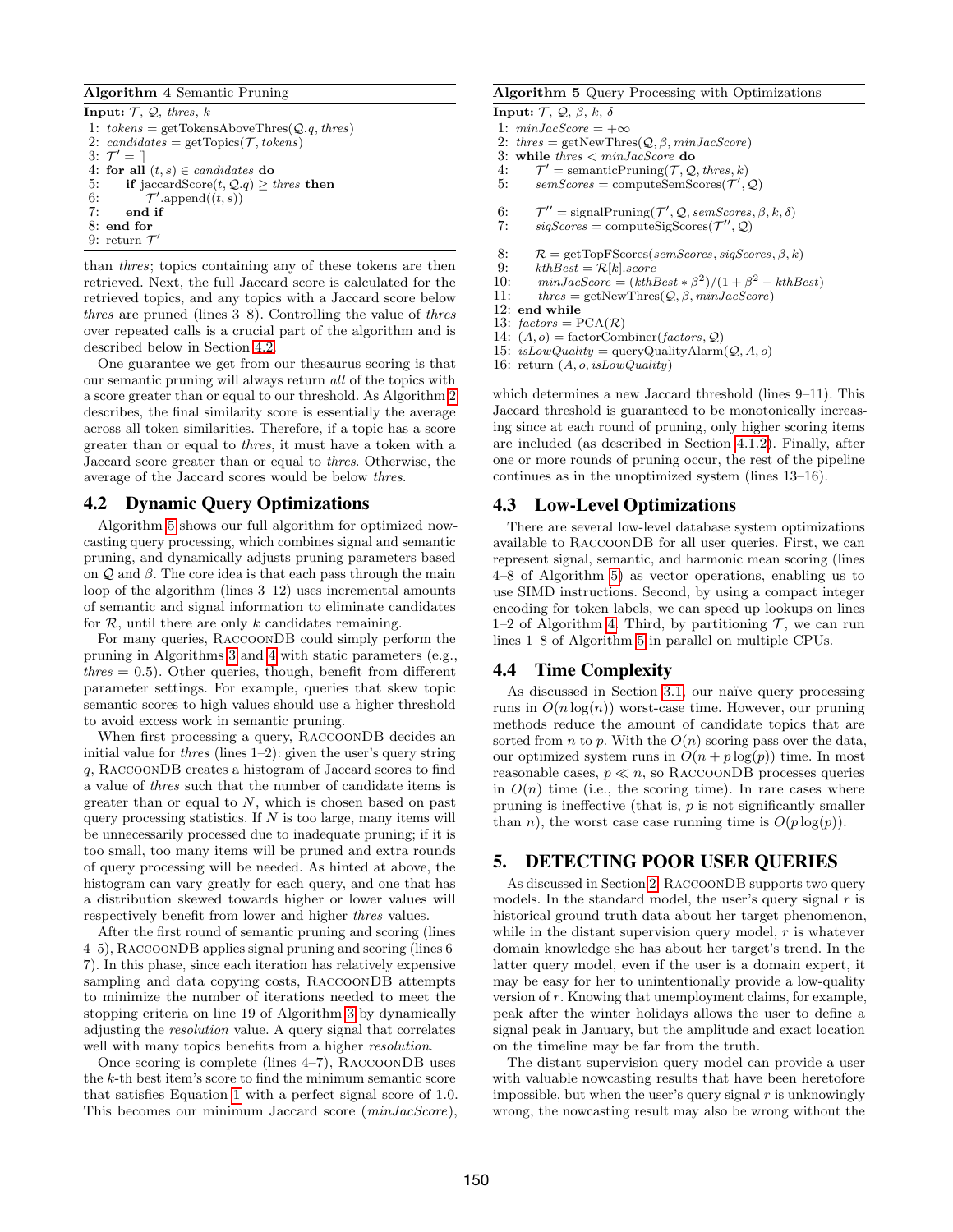user realizing it. In this section, we propose a method of detecting when  $r$  is likely to be far from the ground truth when no ground truth is available for comparison, so the user can reevaluate her query before accepting a result.

Query Consistency — When a user's query contains no conventional ground truth data, our system cannot quantitatively evaluate how well its estimate of the target phenomenon matches reality. We can, however, evaluate properties of the user's query to judge the likelihood that the query will produce a high-quality estimate. More specifically, the query's two components  $(q, r)$  must be mutually consistent; that is, topics satisfying the semantic portion of the query should be related to the topics that satisfy the signal portion, and vice versa. If the two query components are unrelated, the nowcasting output of the system will be unrelated to at least one of the query inputs, which would qualify as a low-quality nowcasting result.

The quality of the user's query string  $q$  is fairly easy for a user to judge for herself (i.e., "Does 'I need a job' indicate unemployment?" should be an easy question for most users to answer). The query signal  $r$ , conversely, is difficult to evaluate without access to ground truth data. To assist the user, RaccoonDB uses a query quality alarm to examine her query to see if it is likely to produce a poor-quality result.

Building a Query Quality Alarm — The query quality alarm is a domain-independent classifier that predicts whether or not a query will produce a poor nowcasting result. The classifier uses the following groups of features to characterize important properties of the data:

• Query Consistency — These two features,  $f_{\rm sem}$  and  $f_{\rm sig}$ , measure the consistency of the two query components, as described above. To do this, the system finds the top- $v$ topics as measured by signal similarity and computes the mean semantic similarity for them, and vice versa. For top signal topics  $S$  and top semantic topics  $T$ :

$$
f_{\text{sem}} = \frac{1}{v} \sum_{s \in S} semScore(s)
$$
  $f_{\text{sig}} = \frac{1}{v} \sum_{t \in T} sigScore(t)$ 

- Variance Explained By applying PCA to a set of signals, one can measure the variety among the signals by looking at the resulting eigenvalues. RaccoonDB uses this observation to generate two features: the variance explained (i.e., eigenvalue) by the first PCA factor for the top- $k$  topics as measured by signal similarity, and vice versa using semantic similarity.
- Consistency Across  $\beta$  Settings To compute another series of features that indicate query consistency, the system finds the top topics as measured by one of our similarity metrics (e.g., signal similarity) and uses Equation [1](#page-3-4) to find the average harmonic mean score  $(F_\beta)$  for the topics. We repeat this for both of our similarity metrics and  $\beta$ settings of 0.25, 0.5, 1, 2, and 4.

We use a random forest classifier built using the scikitlearn toolkit [\[31\]](#page-11-20) and trained with past queries submitted to the system, allowing the system to improve as usage continues over time.<sup>[3](#page-6-2)</sup> We label training queries as high quality if RaccoonDB's output scores greater than a user-defined threshold (we use 0.5 in our experiments) in both semantic relevance and signal correlation and as poor quality, if not.

<span id="page-6-2"></span><sup>3</sup>When being brought online initially when no query history exists, one can "prime" the alarm with conventional datasets.

<span id="page-6-3"></span>

| Phenomenon   | Description                              |
|--------------|------------------------------------------|
| boxoffice    | US movie box office returns [1]          |
| flu          | US reported flu cases [2]                |
| gas          | US average gasoline price per gallon [6] |
| guns         | $US$ gun sales $[3]$                     |
| temp         | New York City temperature [7]            |
| unemployment | US unemployment insurance claims [5]     |

Table 2: Target phenomena used in experiments. All targets are measured weekly, except guns and temp, which we respectively convert from monthly and daily to weekly.

# <span id="page-6-1"></span>6. EXPERIMENTS

In this section, we present our evaluation of our four main claims about RaccoonDB's performance and quality:

- 1. The optimizations in Section [4](#page-4-0) allow RaccoonDB to process queries in interactive time (Section [6.2\)](#page-6-0).
- 2. The standard query model helps users with historical ground truth data generate relevant and accurate estimates of various real-world phenomena (Section [6.3\)](#page-8-0).
- 3. The distant supervision query model helps users without any ground truth data generate relevant and accurate estimates of various real-world phenomena (Section [6.4\)](#page-9-0).
- 4. The query quality alarm in Section [5](#page-5-0) can accurately detect low-quality queries (Section [6.5\)](#page-10-0).

# <span id="page-6-4"></span>6.1 Experimental Setting

Target Phenomena — We evaluated RaccoonDB using six publicly available datasets (Table [2\)](#page-6-3). We chose these datasets because: (1) their availability of ground truth data;  $(2)$  their use in past nowcasting research  $[10, 11, 14, 17]$  $[10, 11, 14, 17]$  $[10, 11, 14, 17]$  $[10, 11, 14, 17]$ ; and (3) they describe a good mixture of both seasonal (e.g., flu) and non-seasonal phenomena (e.g., guns). Additionally, we evaluated RaccoonDB using a dozen other target phenomena: those targeted by Google Finance's Domestic Trends [\[4\]](#page-11-27). These latter targets are discussed in Section [6.4.](#page-9-0)

Social Media Data — Our experiments were run against a corpus of 40 billion tweets, collected from mid-2011 to the beginning of 2015. This represents roughly 10% of the Twitter stream. We filtered out non-English messages using a trained language classifier that shows 98% precision.

**Topic Extraction** — We extracted topics using a simple string containment approach as described in Section [2.](#page-2-0) We first applied "commodity" natural language preprocessing: removing obscure punctuation, replacing low-frequency tokens with generic type-based tokens (e.g., URLs become  $\langle \text{URL}\rangle$ , and normalizing capitalization. We then populated  $\mathcal T$  by extracting *n*-grams from each message, enumerating every consecutive sequence of four or fewer words (e.g., the message "Merry Christmas" would be associated with three topics: merry, christmas, and merry christmas). We then removed all topics with fewer than 150 associated messages. Instead of raw counts for the signal data, we use the counts normalized by the size of M.

System Configuration — We ran our RaccoonDB and PostgreSQL experiments on a 32-core (2.8GHz) Opteron 6100 server with 512GB RAM, and we ran our Apache Spark experiments using Amazon c3.8xlarge EC2 instances.

## <span id="page-6-0"></span>6.2 Performance Evaluation

Summary: RaccoonDB answers nowcasting queries orders of magnitude faster than nowcasting with popular data management tools (PostgreSQL and Apache Spark). Our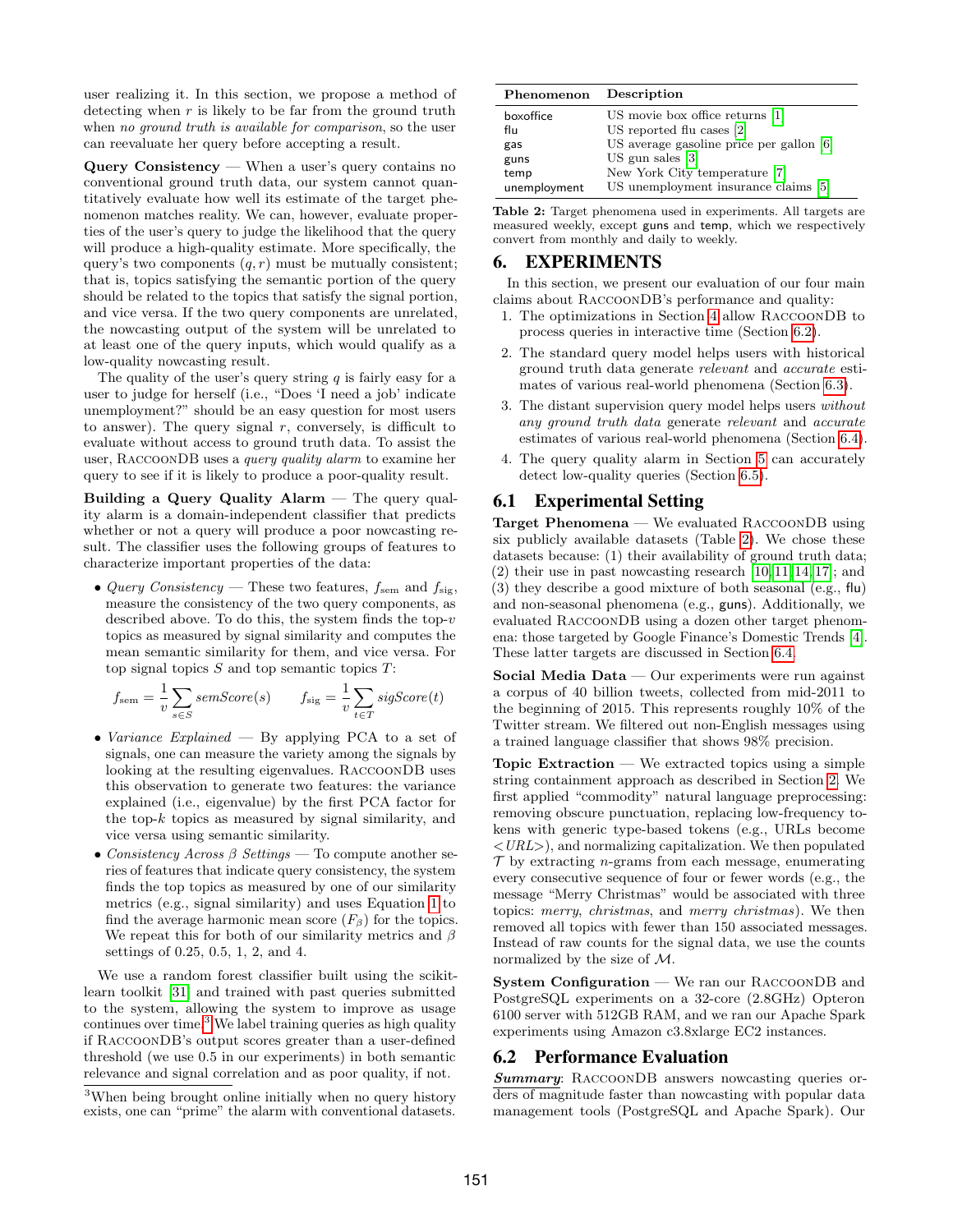<span id="page-7-0"></span>

|                          | 1 core          |                  |                  | 30 cores |                  |                   |
|--------------------------|-----------------|------------------|------------------|----------|------------------|-------------------|
| Target                   | Post-<br>greSQL | <b>NON</b><br>OР | FULL.<br>OР      | Spark    | <b>NON</b><br>OР | <b>FULL</b><br>OР |
| boxoffice                | > 6 h           | 909 s            | $6.2~{\rm s}$    | 1141 s   | 62.0 s           | 1.5 s             |
| flu                      | $> 6 \;{\rm h}$ | 935 s            | $1.4 \text{ s}$  | 1155 s   | $62.6$ s         | 0.6s              |
| gas                      | $> 6 \;{\rm h}$ | $1003$ s         | 1.6 <sub>s</sub> | 1157 s   | 65.9 s           | $0.5$ s           |
| guns                     | $> 6 \;{\rm h}$ | 959 s            | $1.4 \text{ s}$  | 1173 s   | $64.7$ s         | 0.8 s             |
| temp                     | > 6 h           | $1003$ s         | 3.5s             | 1197 s   | $66.1$ s         | $1.1$ s           |
| unemp                    | > 6 h           | 959 s            | 7.6s             | 1215 s   | $68.2$ s         | $2.5$ s           |
| Average                  | > 6 h           | 962 s            | 3.6s             | 1173 s   | 64.9s            | 1.2 s             |
| <b>FULLOP</b><br>Speedup | $> 10^4$ x      | 424x             |                  | 1356x    | 75x              |                   |

Table 3: Query processing times for PostgreSQL, Apache Spark, and two versions of RaccoonDB: one without our pruning optimizations (NONOP) and another with them enabled (FULLOP).

optimizations allow for interactive speed processing, with a 424x speedup over a non-optimized version of RaccoonDB.

 $\bf{O}$  verview  $\bf{I}$  = In this experiment, we measured the runtime of several nowcasting query processing systems. An ideal system would return results in interactive time so that users can quickly iterate through revisions toward their final result.

Evaluation Metrics — We evaluated the performance of RaccoonDB by measuring the query processing time for each of our target phenomena. Additionally, since our pruning optimizations eliminate candidates in part based on a 95% confidence bound—potentially removing some high-quality candidates—we also measured our optimized system's recall of  $R$  compared to a non-optimized version of RACCOONDB.

Baselines — We first measured how well two popular data systems, PostgreSQL and Apache Spark, can be used for declarative nowcasting. For PostgreSQL, we stored our topics in a table and iterate over them using the built-in CORR() function for signal scoring and our own UDF for semantic scoring. For Apache Spark, we tested two clusters of Amazon EC2 c3.8xlarge instances (each using 30 cores), the first with 1 node, the other with 10 nodes. The Spark-based system was written in Python, and it preloaded topics into memory and cached intermediate data between job stages.

Since PostgreSQL and Spark are more generalized systems, we also compared RaccoonDB against a "non-optimized" version of itself (NonOp), which lacks the optimizations discussed in Sections [4.1](#page-4-4) and [4.2,](#page-5-2) but does include the lowlevel optimizations in Section [4.3](#page-5-5) (vectorized operations, parallelization, etc.), allowing us to measure the impact of our core optimizations. NonOp, along with the optimized system, were written in  $C++$ , with topics and optimizationbased data structures preloaded into memory.

Overall Performance Results — As Table [3](#page-7-0) shows, our optimized system (FullOp) averaged just 3.6 seconds per query on a single processor core, achieving interactive query processing times with very few resources. In contrast, PostgreSQL was far from efficient, not finishing even after 6 hours (at which point we ended the evaluation). RaccoonDB itself is far less efficient without its optimizations: using a single core, FULLOP yielded a 424x average speedup over NonOp, which averaged 962 seconds (about 16 minutes) per query—far from interactive time.

If we allow for parallelization, systems like Apache Spark may appear to be reasonable choices; however, when using 30 cores (on one node), Spark averaged 1173 seconds (about 20 minutes) per query. In contrast, FULLOP averaged just

<span id="page-7-1"></span>

Figure 2: Effects of different combinations of RaccoonDB's pruning optimizations. Results shown are for  $\beta = 1$  on 1 core; runtime in logarithmic scale.

<span id="page-7-2"></span>

|                       | <b>NONOP</b> |         | <b>FULLOP</b> |       |
|-----------------------|--------------|---------|---------------|-------|
| Semantic Scoring      | $214.6$ s    | (22%)   | $0.97$ s      | (27%) |
| Signal Scoring        | 737.8 s      | (77%)   | 1.16 s        | (32%) |
| Rank Aggregation      | $9.2$ s      | (1%)    | $0.11$ s      | (3%)  |
| Optimization Overhead | n/a          | $(0\%)$ | $1.37$ s      | (38%) |
| Total                 | 961.6 s      |         | $3.61$ s      |       |

Table 4: Breakdown of 1-core runtime for NONOP and FULLOP, averaged over all targets. Overhead includes pruning in FULLOP.

1.2 seconds per query using 30 cores, with a 1356x average speedup over Spark. Increasing the Spark cluster size to 300 cores (over 10 nodes) reduced the average runtime to 106.8 seconds, but our 30-core FULLOP system was still on average 123x faster using only 10% of the computational resources.

To measure the direct benefit of our optimizations on RaccoonDB with parallelization, we enabled parallelization on our non-optimized system and compared it against our optimized system. Using 30 cores, the non-optimized system averaged 65 seconds per query, still too long to allow for interactive, human-in-the-loop style querying. In contrast, our optimized system's 1.2 second average runtime resulted in a 75.2x speedup over our 30-core non-optimized system.

Impact of Pruning on Recall — Unlike RaccoonDB's semantic pruning, the confidence interval-based signal pruning is lossy; the 95% confidence interval used for pruning may cause the pruning away of high-quality topics. We can measure the impact of lossy pruning by measuring the recall of the optimized system's  $R$  against the non-optimized  $R$ . In the experiments for Table [3,](#page-7-0) RaccoonDB achieved 100% recall with signal pruning (i.e., never losing a single topic).

Impact of Pruning on Runtime — Figure [2](#page-7-1) shows the impact of our different pruning optimization methods on runtime using a single core. With no optimizations (NonOp), query processing took 962 seconds on average for our target phenomena. Using signal pruning alone (SIGONLY) reduced runtime by 62.5% to 360 seconds (6 minutes) on average. Using semantic pruning alone (SEMONLY) reduced NONOP's runtime by 99.3% to 7 seconds. Using both pruning techniques together further reduced the runtime to 3.6 seconds—a 48% reduction from SemOnly and a 99.6% reduction overall.

Semantic pruning was so effective because it is able to cheaply identify items that can be eliminated, removing over 99% of topics on average for our target queries. Signal pruning eliminated a similar percentage of topics, but because it requires semantic scores be computed, using signal pruning alone resulted in a much smaller computational savings.

Table [4](#page-7-2) shows how the non-optimized (NonOp) and optimized (FullOp) versions of RaccoonDB spent their time (in this case, using 1 core). NonOp spent the majority of its time scoring, plus a small amount on combining the scores.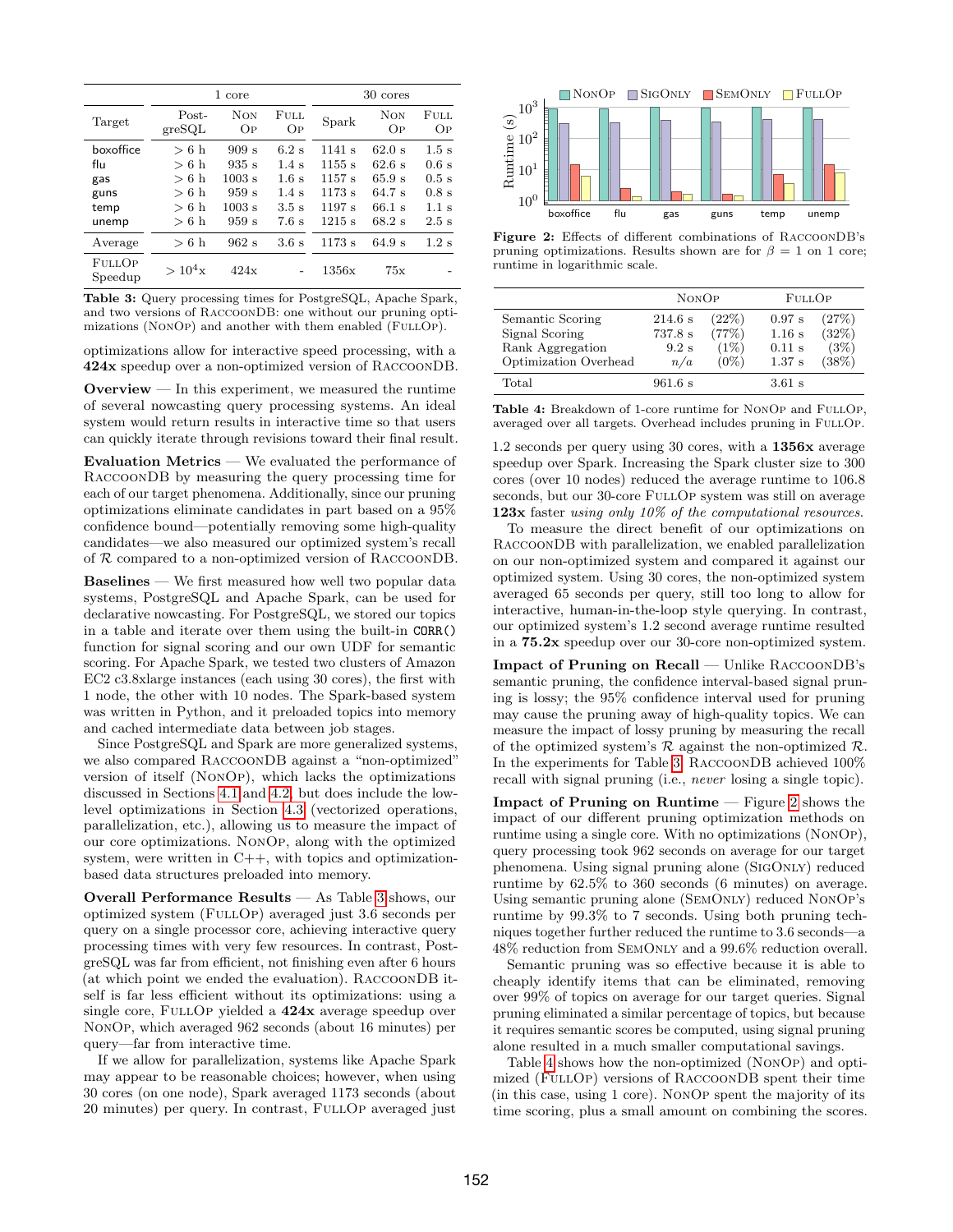<span id="page-8-1"></span>

Figure 3: Runtimes for the non-optimized (NonOp) and optimized (FULLOP) systems with different values of  $\beta$  on 1 core.

For FULLOP, a significant portion of its total runtime was due to pruning overhead. Of course, the absolute runtimes for the optimized system are drastically smaller.

**Impact of**  $\beta$  **on Runtime** — As discussed in Section [4,](#page-4-0) there is an interaction between  $\beta$  and our optimizations. In this experiment, we measured how this interaction affects runtime. Figure [3](#page-8-1) shows the results of varying  $\beta$  for RACcoonDB (with 1 core), averaged over all nowcasting queries. When  $\beta$  weights signal scores more heavily, our semantic pruning had a smaller effect. In the extreme case of Signal-Rank, in which the semScores do not impact the final output at all, nothing can be pruned semantically. Fortunately, this is an unusual use case of RaccoonDB, where the goal is generally to use both query components to select topics. However, these runtimes can be improved to interactive time by increasing the number of cores.

# <span id="page-8-0"></span>6.3 Quality of Standard Query Model

**Summary:** Compared to our baseline methods of users manually searching for topics or ranking them by similarity scores, results generated with RaccoonDB's standard query model require far less work from users and are of higher quality.

Overview — In this experiment, we measured the result quality from RaccoonDB and our baselines performing a traditional nowcasting task in which high-quality historical data is available to the user. An ideal result should closely estimate the target phenomenon and should be generated from relevant topics. An effective nowcasting query system should be able to beat our baselines (see below) for at least some setting of  $\beta$ , and ideally should do it for many settings.

Evaluation Metrics — We evaluated signal quality using a standard nowcasting evaluation model [\[10\]](#page-11-0): using the available social media signals at time  $t$ , we generated a statistical model to estimate a value at time  $t + 1$ ; then, the updated social media signals at time  $t + 1$  are used to build a new model and estimate for  $t + 2$ . This process repeats for the data's entire time period, starting one year into the dataset. Pearson correlation is then used to evaluate these forecasts against the ground truth data for the same time period.

In order to measure semantic relevance, we asked a set of human evaluators (via Amazon Mechanical Turk) to rate topic labels as relevant or not when applied to a given nowcasting query. Evaluators rated 10 topic labels for a single query—chosen randomly from the top-100  $\mathcal R$  results returned by RaccoonDB—with the majority vote from five evaluators deciding if the topic label is relevant. The semantic relevance for a nowcasting result is the normalized number of topic labels that were marked as relevant.

Baselines — We compared RaccoonDB to several baseline approaches that we created to simulate the workflow

<span id="page-8-2"></span>

Figure 4: RaccoonDB (RacDB) evaluated on nowcasting for  $\beta = \{0, 0.125, 0.25, 1, 128, \infty\}$  with our user study baseline (MAN-UAL); SIGNALRANK ( $\beta = 0$ ) and SEMANTICRANK ( $\beta = \infty$ ) are the end points on the RacDB line.

<span id="page-8-3"></span>

|                                                                        | Standard<br>Query Model                           |                              |                              | Dist. Supervision<br>Query Model |                              |                              |
|------------------------------------------------------------------------|---------------------------------------------------|------------------------------|------------------------------|----------------------------------|------------------------------|------------------------------|
| Method                                                                 | $SS-$<br>Sig.<br>Sem.<br>Corr.<br>Rel.<br>$F_{1}$ |                              | Sig.<br>Corr.                | Sem.<br>Rel.                     | $SS-$<br>$F_1$               |                              |
| RACCOONDB<br><b>MANUAL</b><br><b>SEMANTICRANK</b><br><b>SIGNALRANK</b> | 0.82<br>0.53<br>0.35<br>0.92                      | 0.94<br>0.80<br>0.94<br>0.19 | 0.88<br>0.64<br>0.51<br>0.31 | 0.67<br>0.53<br>0.35<br>0.79     | 0.97<br>0.80<br>0.94<br>0.06 | 0.79<br>0.64<br>0.51<br>0.11 |

Table 5: Nowcasting quality results for RaccoonDB's two query models and our baselines.  $SS - F_1$  is the harmonic mean of the signal correlation and semantic relevance scores of each method. All values range from 0–1, with 1 being best.

found in existing nowcasting literature. For the first baseline (Manual), we performed a user study designed to mimic the interactive string-picking procedure followed by most past nowcasting projects. We asked eleven technically sophisticated users to build a nowcasting model for our six target phenomena. We gave users a search tool that would take a topic label as input and then display the corresponding topic signal (assuming it was found in  $\mathcal{T}$ ). After each search, we also displayed a composite signal, which our system generated by following the aggregation procedure described in Section [3.](#page-3-0) We allowed the users to add or remove up to fifteen topics without any time limit. We chose each user's best result for each nowcasting target and we averaged the signal relevance and semantic correlation scores of all users.

For the next two baselines, we mimicked the nowcasting workflow of ranking candidate topics by a similarity metric. The first of these (SEMANTICRANK) is an "all semantics" method that uses only semantic-based ranking of topics from a nowcasting query string (e.g., [\[12\]](#page-11-2)). The second (Signal-Rank) is an "all signal" technique that ranks topics based on their signal correlation with a nowcasting query signal (e.g., [\[17\]](#page-11-1)). RaccoonDB can emulate SemanticRank and SIGNALRANK by setting  $\beta$  to extreme values  $(\beta = 0, \infty)$ .

Overall Results — Figure [4](#page-8-2) and Table [5](#page-8-3) summarize these results. On the x-axis of each plot is the semantic relevance (measured by human judges), and on the y-axis is the signal correlation (measured by Pearson correlation on held-out ground truth signal). RaccoonDB results are shown as a line to indicate the possible answers RaccoonDB provides based on different  $\beta$  parameter values. On these figures, we display RACCOONDB results for  $\beta = \{0, 0.125, 0.25, 1, 128, \infty\}$ , with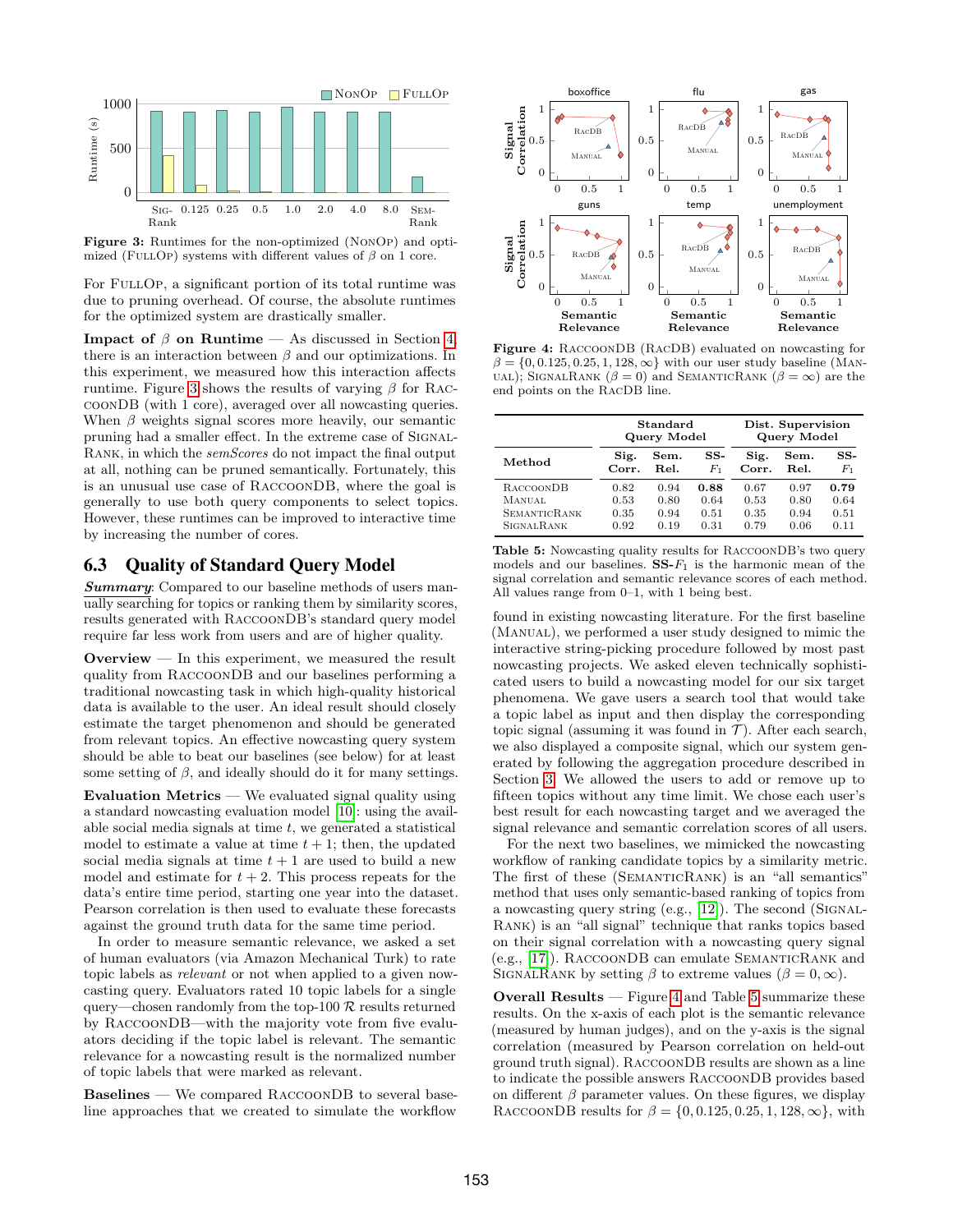the extreme settings being our baselines SemanticRank  $(\beta = 0)$  and SIGNALRANK  $(\beta = \infty)$ . Our user study baseline (Manual) is shown as an individual point.

Not surprisingly, Manual and SemanticRank had great semantic relevance (on average, 0.83 and 0.94), but their signal correlation was mediocre for many targets (flu was an exception), averaging 0.53 and 0.35. In contrast, SIGNALRANK had high signal correlation (0.92), but the semantic relevance was very low  $(0.19)$ , indicating that the high signal correlation was likely due to spurious statistical correlations with the user query signal r. Conversely, RaccoonDB performed well on both signal correlation and semantic relevance (0.82 and 0.94), with results that dominate MANUAL and often SEMANTICRANK and SIGNALRANK as well. More balanced  $\beta$ settings (i.e., closer to 1) generally performed best.

The strongly seasonal targets like flu and temp were easier to estimate with RaccoonDB and the baselines, while other less-seasonal targets like guns were harder to estimate accurately. On average, if we set  $\beta = 1$ , RACCOONDB used relevant topics and correlated quite well with the target signal, correlating 57% better than Manual and 135% better than SemanticRank. While SignalRank correlated well with the ground truth signal, its topics had virtually no semantic relevance, so a user would not accept its results.

# <span id="page-9-0"></span>6.4 Quality of Distant Supervision Model

Summary: RaccoonDB can reasonably estimate real-world phenomena using no ground truth data, requiring far less work and producing higher-quality results than our baseline methods. Further, with a few query revisions, RaccoonDB results can improve significantly.

**Overview**  $\mathcal{A}$  As mentioned in Section [2,](#page-2-0) it is often possible for researchers to encode domain knowledge (unemployment follows Christmas or movies are popular in summer) in a hand-made distantly supervised signal. The obvious risk here is that providing RaccoonDB with low quality signal data will yield low-grade or misleading nowcasting results.

To test this scenario, we evaluated RaccoonDB with the same target phenomena described in Section [6.1,](#page-6-4) but we replaced the query signal  $r$  with a degraded replacement meant to emulate crude user domain knowledge. We transformed each  $r$  into a low-quality  $r'$  by replacing each human-marked signal peak with a synthetic parameterized peak characterized by just one of four possible amplitude values, one of four widths, and a hand-chosen maximum.

Evaluation Metrics and Baselines — We used the same evaluation metrics and baselines as in Section [6.3.](#page-8-0)

Overall Results — As Table [5](#page-8-3) shows, RaccoonDB's signal correlation dropped from 0.82 to 0.67 when going from the standard query model to the distant supervision model, but RaccoonDB still achieved a higher signal correlation than MANUAL (0.52) and SEMANTICRANK (0.35)—all methods with more than acceptable semantic relevance scores. As with the standard query model, SignalRank achieved a high signal correlation (0.79), but the terrible semantic relevance (0.06) leads us to not trust this result.

**Iterative Querying Quality**  $\qquad$  In this experiment, we evaluated how RaccoonDB result quality improves when users iteratively revise their queries. We assumed that users revise queries when the result has a semantic relevance below 0.5. For example, in an effort to improve the second query for

<span id="page-9-2"></span>

| Target       | <b>MANUAL</b> | SEM-<br>RANK | $SIG-$<br>RANK | <b>RACDB</b> | ITER-<br>RACDB   |
|--------------|---------------|--------------|----------------|--------------|------------------|
| Air Travel   | 0.62          | 0.00         | 0.06           | 0.37         |                  |
| Auto Finance | 0.28          | 0.00         | 0.29           | 0.48         | 0.76             |
| Bankruptcy   | 0.45          | 0.00         | 0.47           | 0.25         | 0.50             |
| Construction | 0.41          | 0.02         | 0.61           | 0.79         |                  |
| Credit Cards | 0.62          | 0.00         | 0.49           | 0.73         |                  |
| Dur. Goods   | 0.03          | 0.00         | 0.12           | 0.81         |                  |
| Education    | 0.83          | 0.72         | 0.65           | 0.86         |                  |
| Furniture    | 0.36          | 0.00         | 0.42           | 0.45         |                  |
| Insurance    | 0.12          | 0.00         | 0.25           | 0.41         | 0.69             |
| Mobile       | 0.92          | 0.35         | 0.86           | 0.88         |                  |
| Real Estate  | 0.04          | 0.08         | 0.19           | 0.51         | 0.70             |
| Shopping     | 0.27          | 0.04         | 0.07           | 0.92         |                  |
| Average      | 0.41          | 0.10         | 0.37           | 0.62         | $0.71^{\dagger}$ |
| Std. Dev.    | 0.28          | 0.21         | 0.24           | 0.22         | $0.17^{\dagger}$ |

Table 6: RACCOONDB result quality improvements after revising queries with poor semantics (ITERRACDB). Values are the harmonic mean of semantic relevance and signal correlation. †These statistics include RacDB results if no revisions were made.

<span id="page-9-1"></span>

Figure 5: A distant supervision query and nowcasting result for the target phenomenon of *Insurance* (using ITERRACDB).

Insurance, we added several insurance company names (e.g., Aetna and Geico). Since users can easily identify irrelevant topics, this is more analogous to RaccoonDB's real-world usage. We tested this using 12 new target phenomena that lack ground truth data (chosen from Google Domestic Trends [\[4\]](#page-11-27)). For each target, we generated queries with synthetic signals (as described above), and we measured signal correlation with the original Google Trends estimate. We used the same baselines as above, except for Manual, where we use the keywords listed by Google. Figure [5](#page-9-1) shows the query and result for *Insurance* after one round of revising.

As Table [6](#page-9-2) shows, RaccoonDB with only one round of querying (RacDB) generated higher-quality results than our baselines for 9 out of 12 targets, with an average harmonic mean between semantic relevance and signal correlation of 0.62. When allowing for query revisions (ITERRACDB), result quality improved to 0.71, beating our baselines on 10 out of 12 targets and achieving a 73% increase on average over using the Google-chosen keywords (Manual). For consistency, these results used  $\beta = 1.0$ ; however, some targets had higherquality results with a different weighting preference (e.g., Air Travel with  $\beta = 2.0$  had a harmonic mean score of 0.63). RaccoonDB allows users to explore these different results.

Additional Results — To explore RaccoonDB's capabilities in light of low-quality data, we introduced varied levels of error into our original distant supervision queries (boxoffice, etc.). RaccoonDB still did surprisingly well. Due to limited space, these results are presented in a separate article [\[8\]](#page-11-28).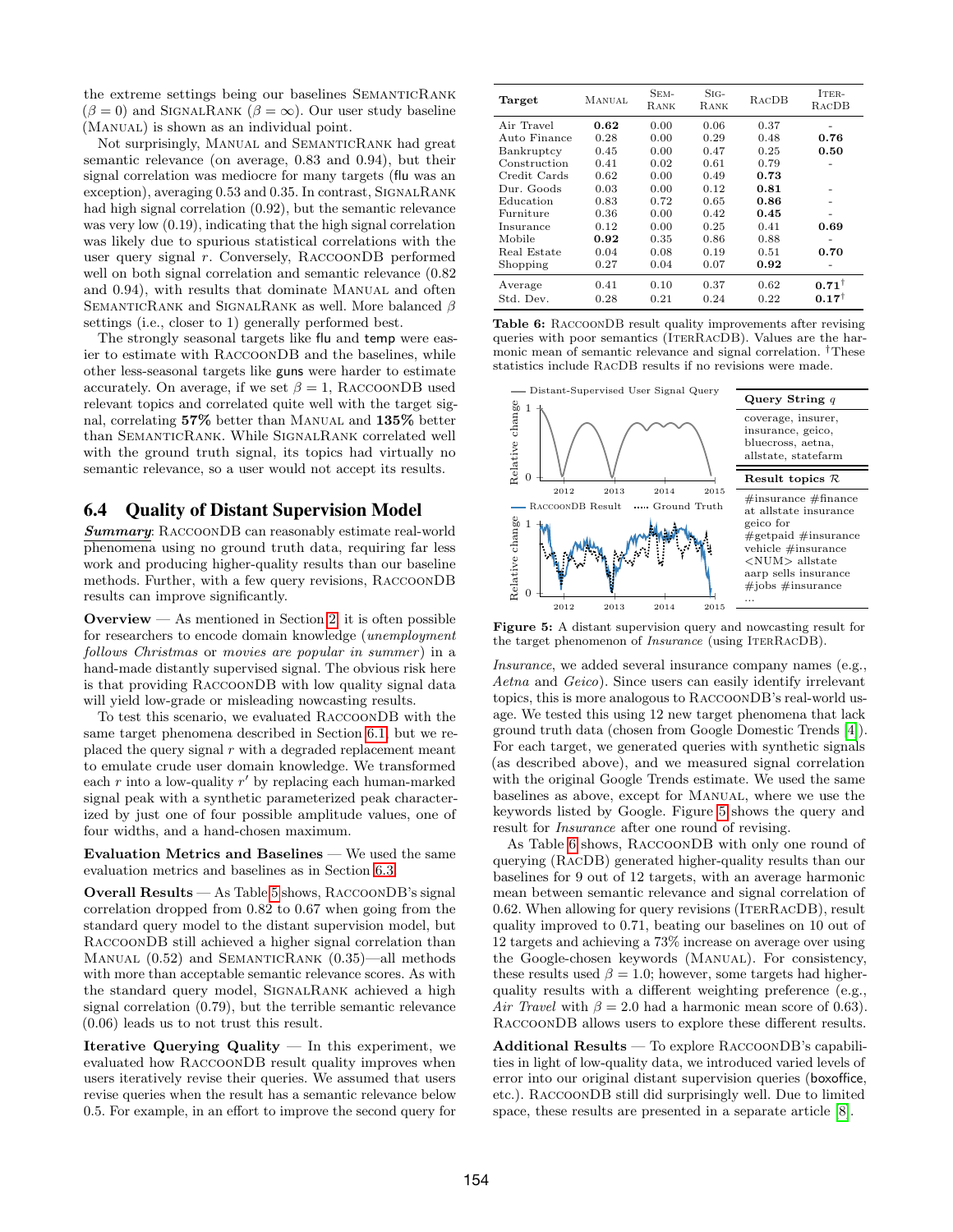<span id="page-10-1"></span>

| Alarm                        | Semantic       | Signal         | <b>Harmonic</b> |
|------------------------------|----------------|----------------|-----------------|
| Model                        | Relevance      | Correlation    | Mean Score      |
| None                         | 0.57           | 0.35           | 0.43            |
| Alarm                        | $0.61(5.4\%)$  | $0.45(30.4\%)$ | $0.52(19.6\%)$  |
| $\text{Alarm} + \text{User}$ | $0.84(46.0\%)$ | $0.43(24.2\%)$ | $0.57(31.6\%)$  |

Table 7: Average result quality improvement from excluding queries that triggered the alarm (Alarm) and also excluding results with low semantic relevance  $(Alarm + User)$ .

### <span id="page-10-0"></span>6.5 Effectiveness of Quality Alarm

Summary: Through a user study, we show that our query quality alarm is able to identify low-quality queries, improving average result quality by 31.6%.

Overview — In this experiment, we evaluated how well our query quality alarm can identify queries that produce lowquality results. The failure mode our alarm guards against is in our distant supervision query model when the user provides a very poor query signal  $r$  without intending to, and as a result, gets a very surprising query result. To test our alarm, we collected a labeled training set from a user study, then we used leave-one-out cross validation, training on all but one target phenomenon for each round of evaluation. We presented each of our 18 study participants with each of our target phenomena and asked them to provide the query tuple  $(q, r)$ ; they used an online drawing tool to provide a distantly supervised version of r. To allow us to train and test our classifier on a substantial number of user queries, we synthesized new queries by taking the Cartesian product of the query strings and signals provided by our 18 users. This method allowed us to create an additional 306 synthetic queries for each of the 6 nowcasting targets.

Evaluation Metrics — We measured the average improvement of semantic relevance and signal correlation before and after filtering out alarmed results. We also measured precision and recall of our alarm's ability to identify lowquality queries. To simplify our analysis, we used  $\beta = 1$  for all queries; however, it is worth noting that for some queries, a different  $\beta$  value achieved higher-quality results.

Overall Results — Table [7](#page-10-1) shows the result of applying the query quality alarm in two different settings, with each result averaged over our six target phenomena. None shows the average quality across all queries. Alarm shows the results for those queries that did not trigger the alarm, increasing average signal correlation 30.4% (from 0.35 to 0.45).

In the second setting,  $Alarm + User$ , we assumed that users perform an additional step of pre-filtering results with a semantic relevance below 0.5. Since users can easily identify irrelevant topics, this is more analogous to RaccoonDB's real-world usage. The signal correlation increased to 0.43 (a 24.2% increase over not using the alarm). While this is not quite as large an increase as using the alarm alone, this method did show a significant increase in semantic relevance. This simple extended alarm had a precision of 0.74 and a recall of 0.89, with a false positive rate of 16% over all of the targets. For all targets, both the average semantic relevance and signal correlation scores showed improvement.

## 7. RELATED WORK

There are several areas of research that are related to our work, which we discuss below.

Nowcasting — Several research projects [\[12,](#page-11-2) [14,](#page-11-4) [17,](#page-11-1) [34\]](#page-11-5), including our own work [\[10\]](#page-11-0), have used ad hoc social media

nowcasting to estimate real-world phenomena, relying on either slow and tedious manual searching or automated statistical approaches that are prone to spurious and low-quality results. We extend this work by proposing a general-purpose declarative nowcasting query system that quickly generates high-quality results with little user effort. Our work is also similar to Google Trends [\[14\]](#page-11-4)—where users can search for social media topics by keyword—and Google Correlate [\[29\]](#page-11-29) where users can rank topics by signal correlation. However, in contrast to our system, neither take advantage of both criteria at the same time. Our work is also distinct from Socioscope [\[38\]](#page-11-30), which assumes relevant topics have already been identified. While nowcasting has faced some criticism due to model failures [\[24\]](#page-11-31) and the cherry-picking of results [\[25\]](#page-11-32), we view nowcasting as a tool that can be used either effectively or maliciously—like statistics in general—and with proper domain knowledge and training, these issues can be avoided.

At the end of Section [1,](#page-0-0) we discuss how our current work differs from our past nowcasting work [\[9](#page-11-11)[–11\]](#page-11-7).

Feature Selection — Feature selection is a well-studied problem in the statistics and machine learning domains. Guyon and Elisseeff have a survey on the subject [\[18\]](#page-11-33), where they discuss different classes of selection methods such as using domain knowledge, ranking methods, and dimensionality reduction techniques. In our work, we borrow ideas and methods from all three of these categories. More recently, Zhang et al. [\[40\]](#page-11-8) introduce a system for fast interactive feature selection. We share their motivation of improving human-inthe-loop feature selection, but our semantic-based approach to scoring candidates takes this a step further by automating much of the human-driven relevance evaluation. Additionally, much of their work focuses on combining selection with model construction, but the scale of our topic database requires RaccoonDB to use a ranking-based selection process.

Query Optimization  $-$  Query optimization is a wellstudied problem in database literature and has been applied to other domains, though standard RDBMS optimization techniques do not apply in our setting. Optimizations based on confidence interval pruning have been implemented in a number of works, including top- $k$  query processing over probabilistic data [\[32\]](#page-11-18) and in recommending visualizations for large datasets in the SeeDB project [\[36\]](#page-11-19). While similar to these other projects, our confidence interval signal pruning works in tandem with our novel semantic scoring pruning method, requiring dynamic parameter configuration on a query-by-query basis. Herodotou et al. [\[19\]](#page-11-34) developed a system to identify good system parameters for MapReduce jobs, but they computed these separately from the actual job execution. RaccoonDB instead dynamically adjusts its parameters as the query is being executed.

Multi-criteria Ranking — The goal of multi-criteria ranking, or rank aggregation, is to combine multiple ranked orderings to produce a top- $k$  list without evaluating all items. Rank-Join [\[21\]](#page-11-10) and Fagin's algorithm [\[16\]](#page-11-9) are two popular approaches. Our work also needs to achieve a top- $k$  list with multiple scoring metrics; however, in our case, the scoring of candidates is most expensive, so we have to rely on a different set of optimizations (discussed in Section [4\)](#page-4-0). Additionally, our work hints at a relationship to skyline queries [\[23\]](#page-11-35); however, our massive number of topics requires that we approximate the skyline by selecting one point from it (the top topic in a result) and aggregate it with  $k - 1$  of its neighbors.